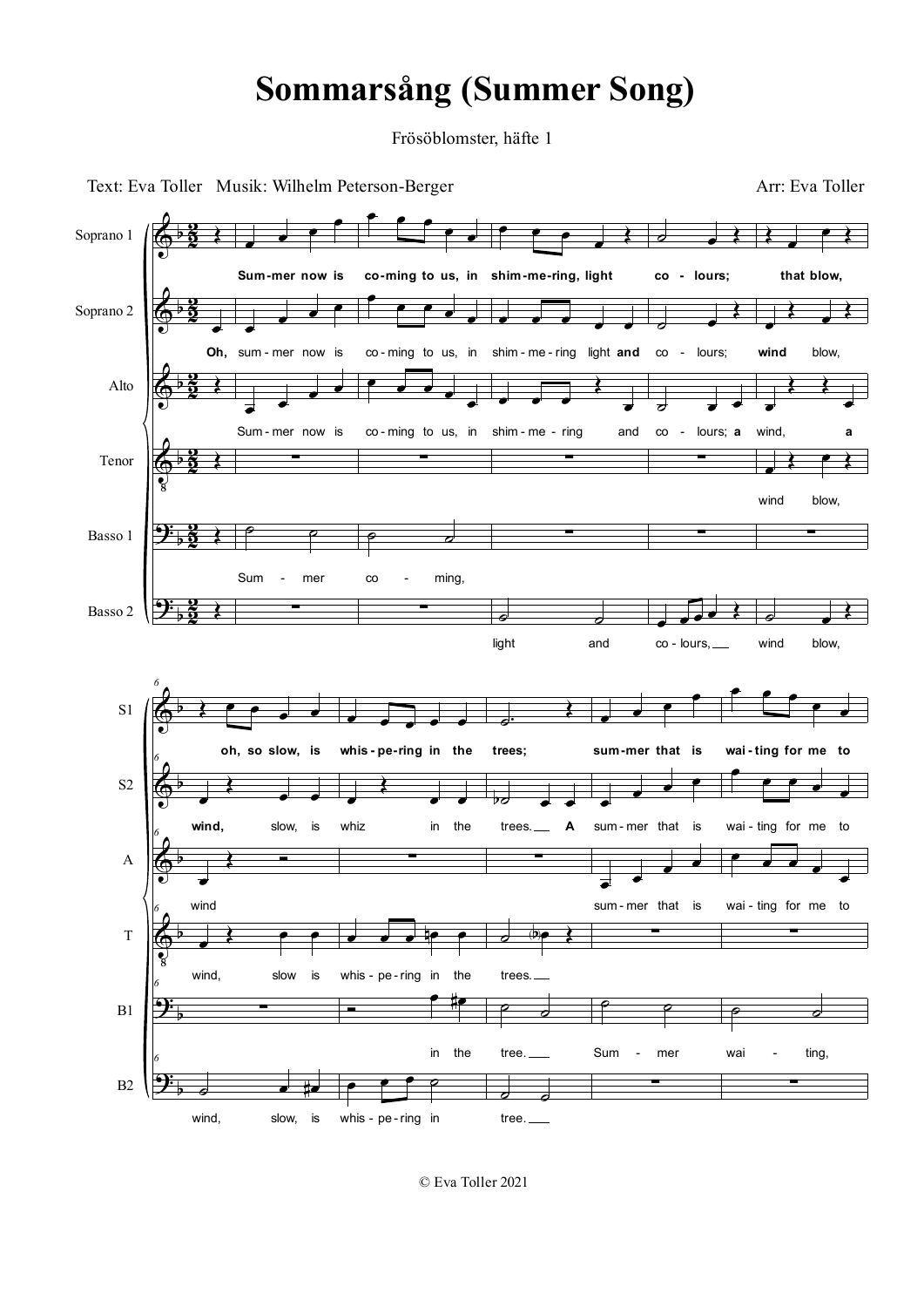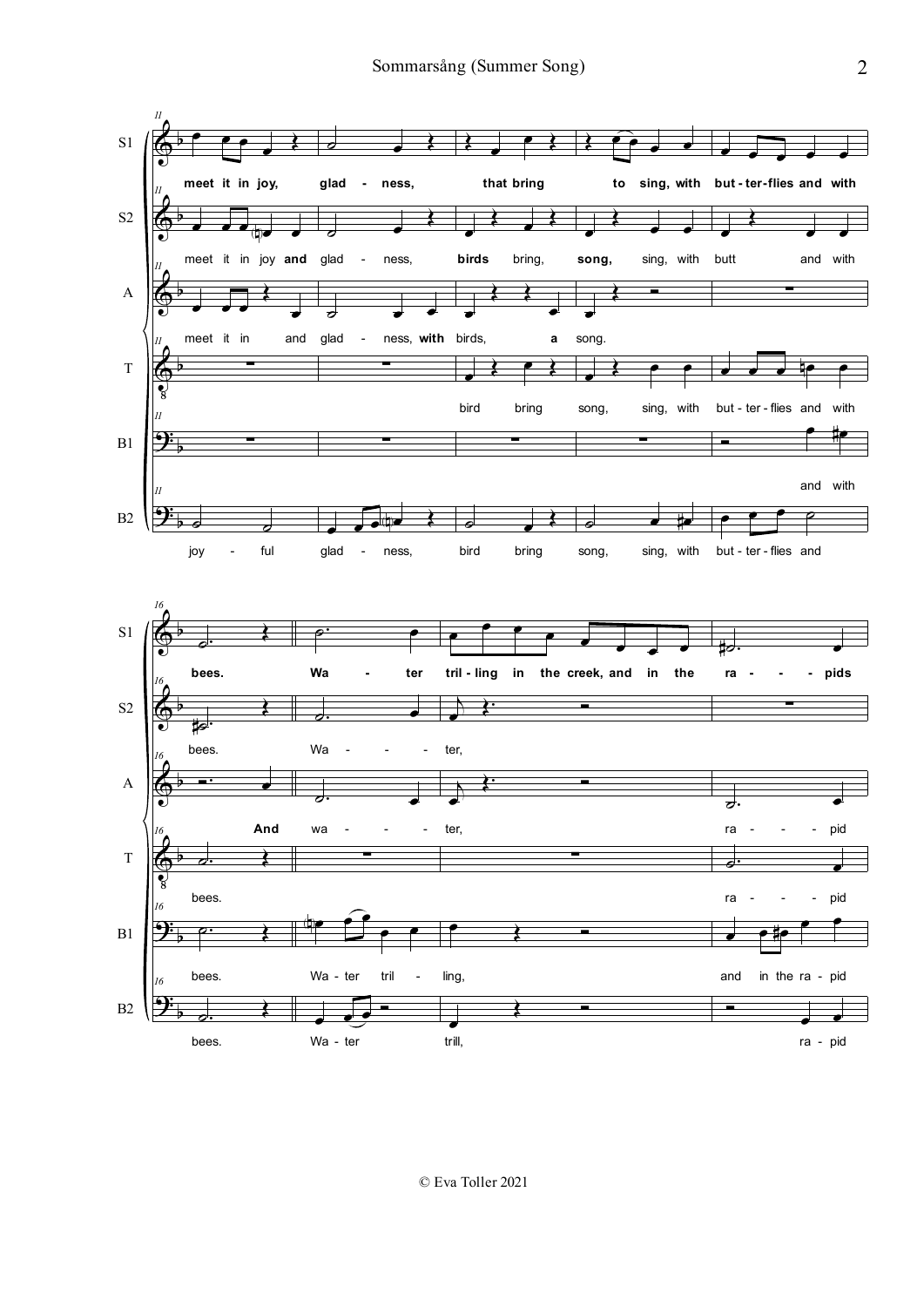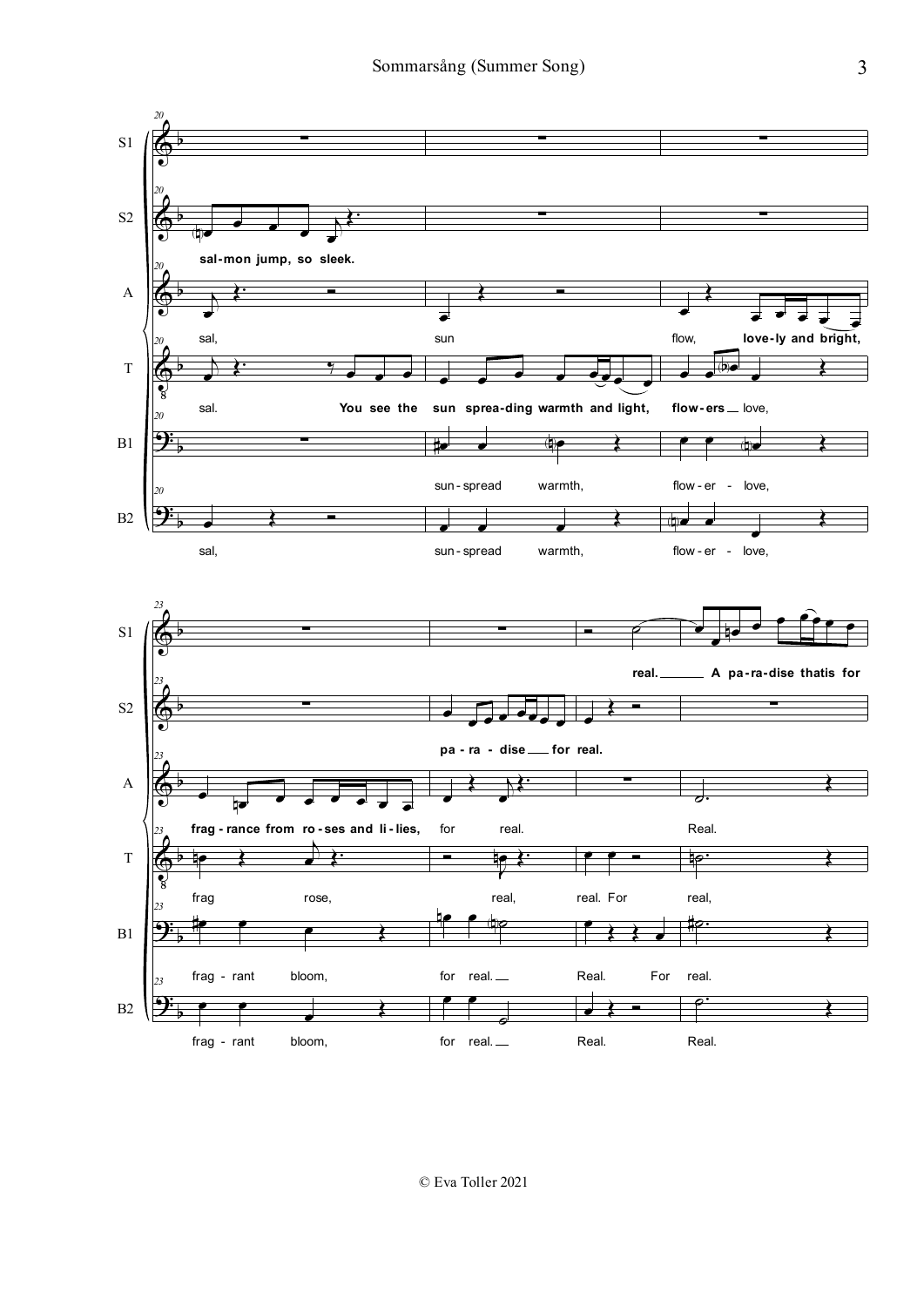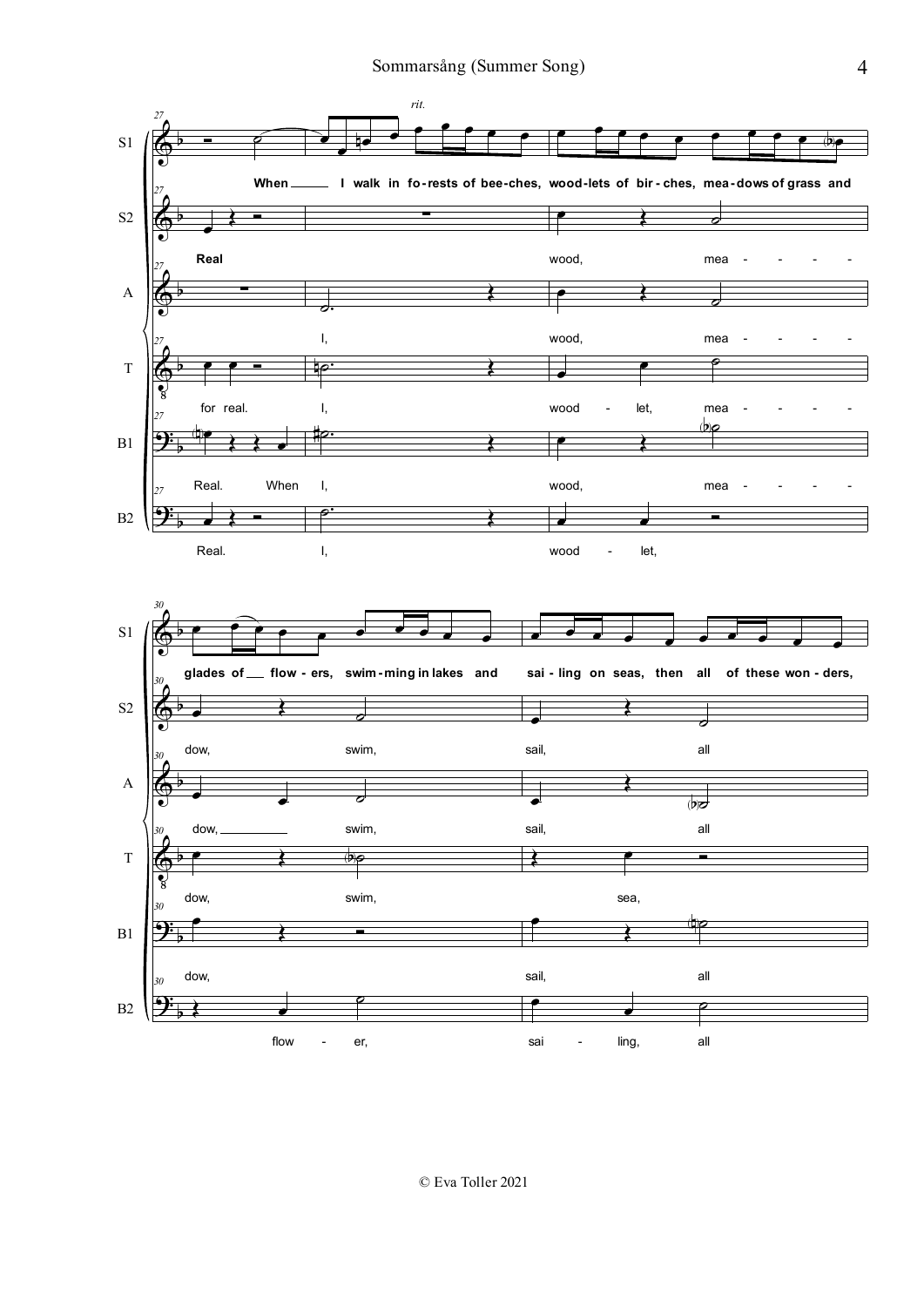

© Eva Toller 2021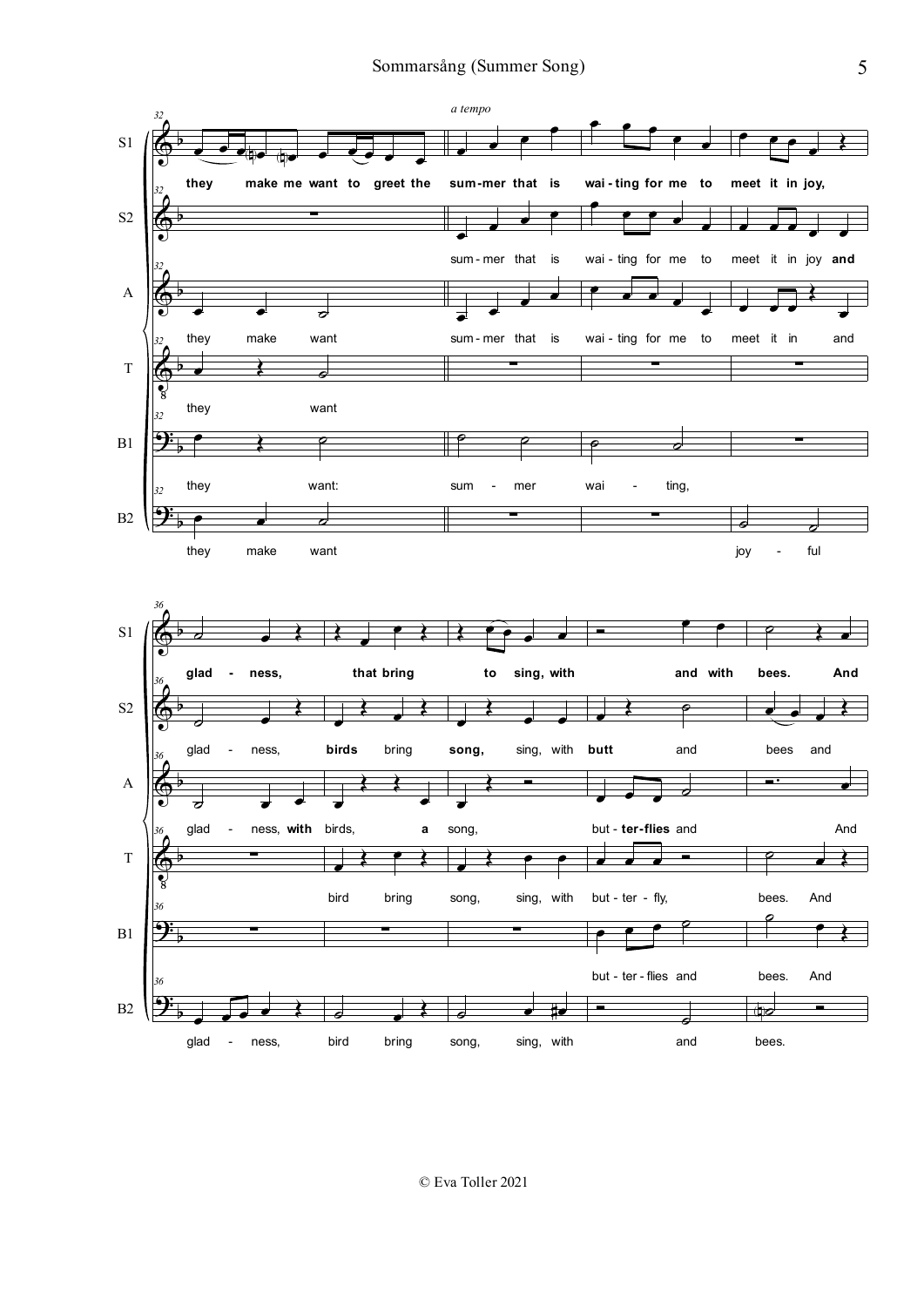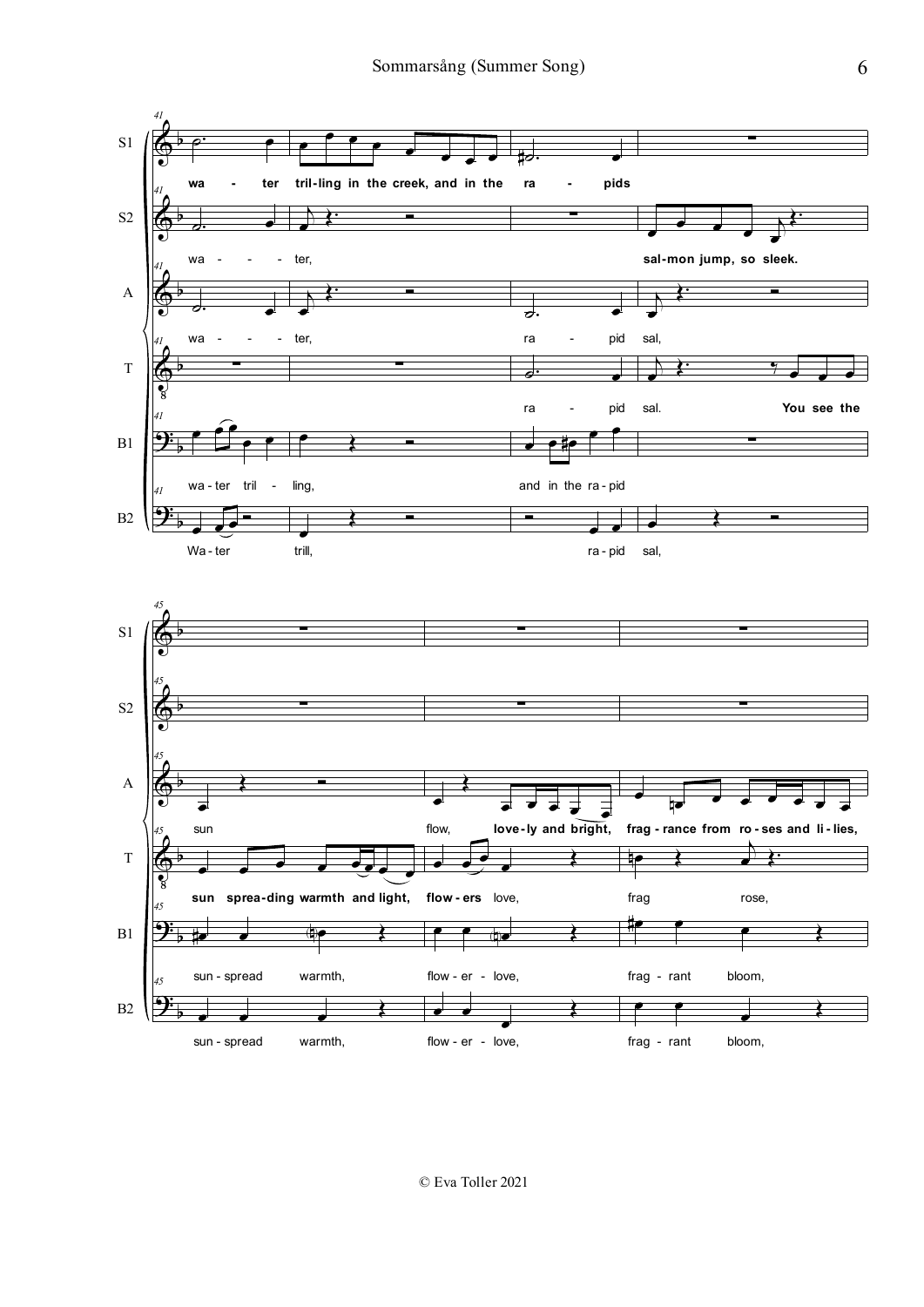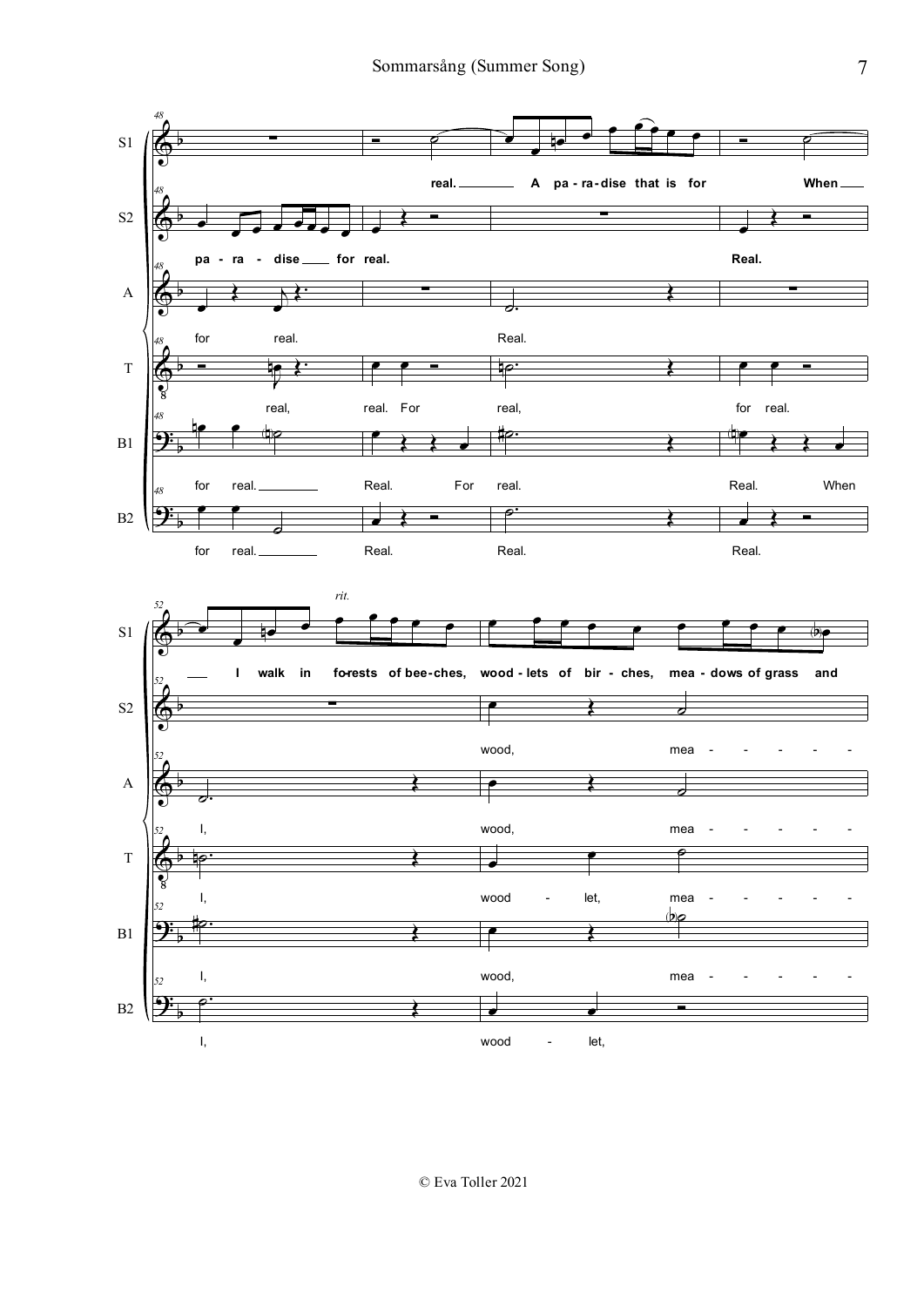